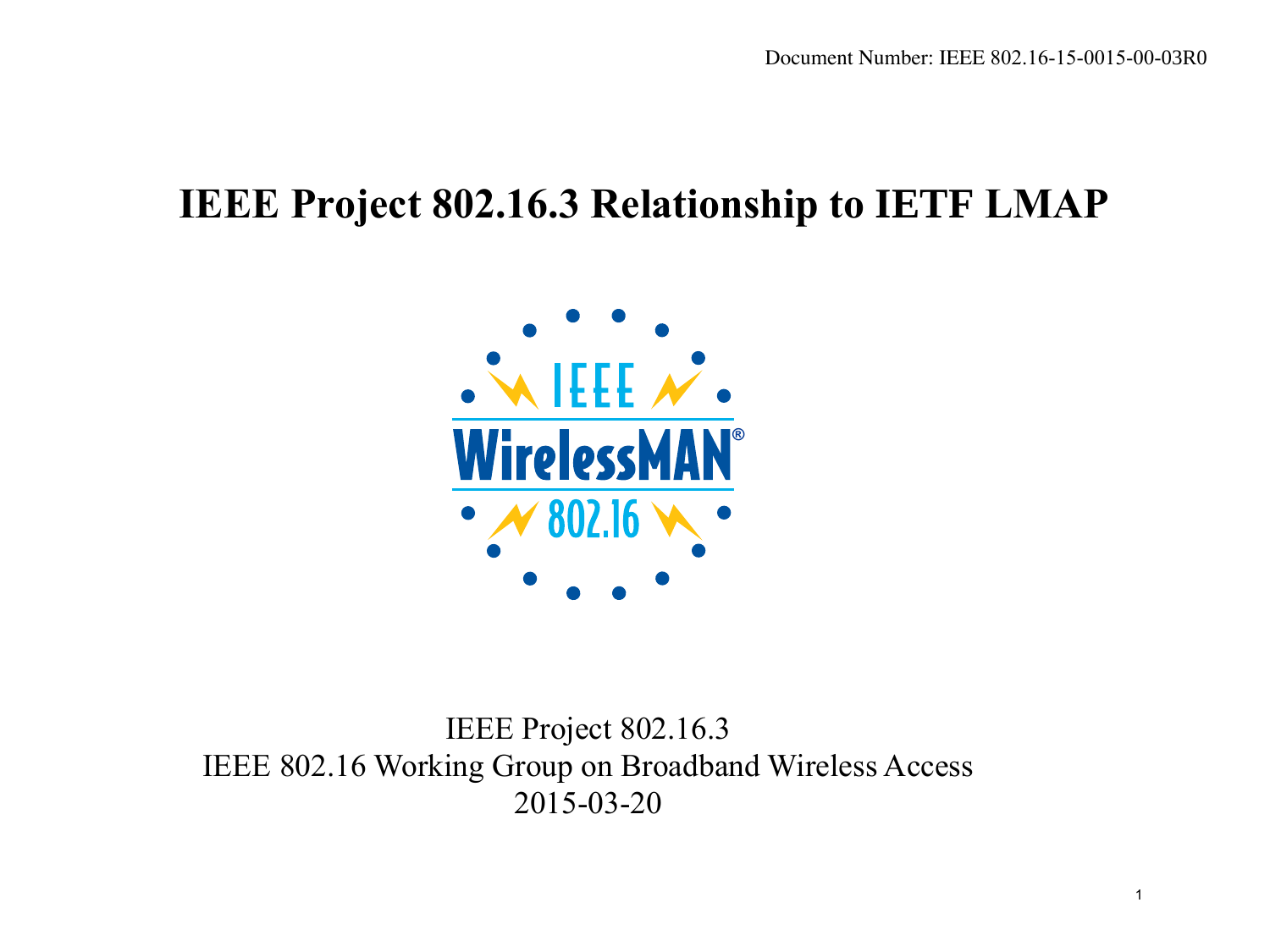## Goal of the document

Update IETF LMAP WG regarding status of IEEE Project 802.16.3 by means of:

- An overview of IEEE P802.16.3 scope
- Commonalities and differences with respect to LMAP
- Some hints about how IEEE P802.16.3 Architecture and Requirements might be used to supplement the current LMAP.

References:

[A&R] "IEEE 802.16-14-0078-00-03R0" Architecture and Requirements document, available at:

https://mentor.ieee.org/802.16/dcn/14/16-14-0078.doc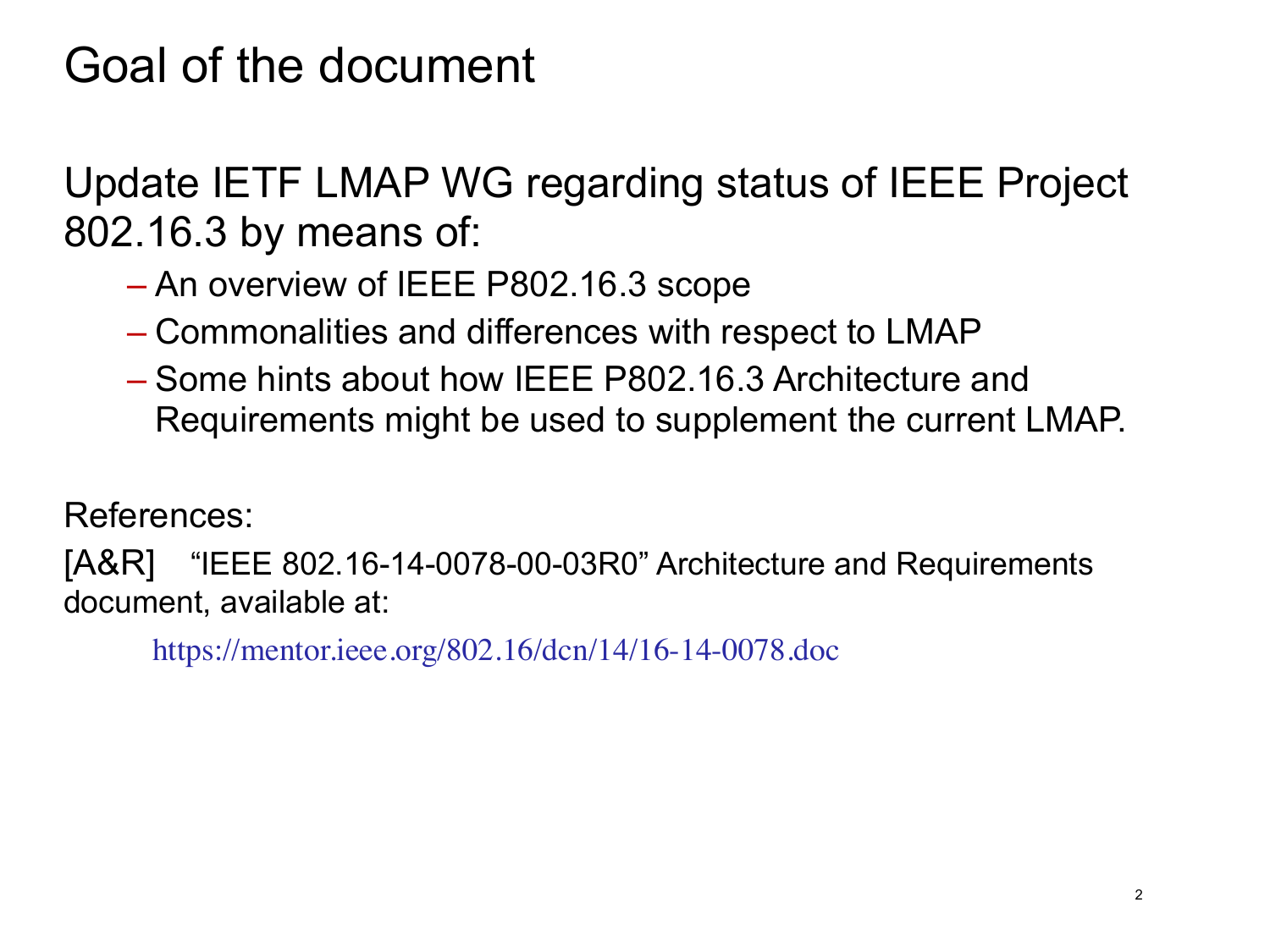# IEEE Project 802.16.3 Overview and Status

- The main purpose of IEEE Project 802.16.3 is "…*characterizing the performance of deployed mobile broadband networks from a user perspective*…" ([A&R] section 1)
- By means of "…*metrics and test procedures as well as communication protocols and data formats… allowing a network-based server to coordinate and manage test operation and data collection*…" ([A&R] section 1)
- And as well "…*collect information from a disparate set of devices in the network*…"
- Where the potential stakeholders of such measurements are not only network operators or regulators but also for example "…*users of broadband mobile networks, including enterprises…policy makers… researchers*…" ([A&R] section 1).
- Some key similarities with LMAP:
	- The end-user perspective.
	- The inclusion of metrics in the scope.
	- The inclusion of protocol details in the scope.
	- The coordination of measurements done by an external entity not necessarily included in the network under test.
- Some key differences with respect to LMAP:
	- The focus on MOBILE broadband networks.
	- The variety of measurements stakeholders.
	- The generality of measurement devices active in the network.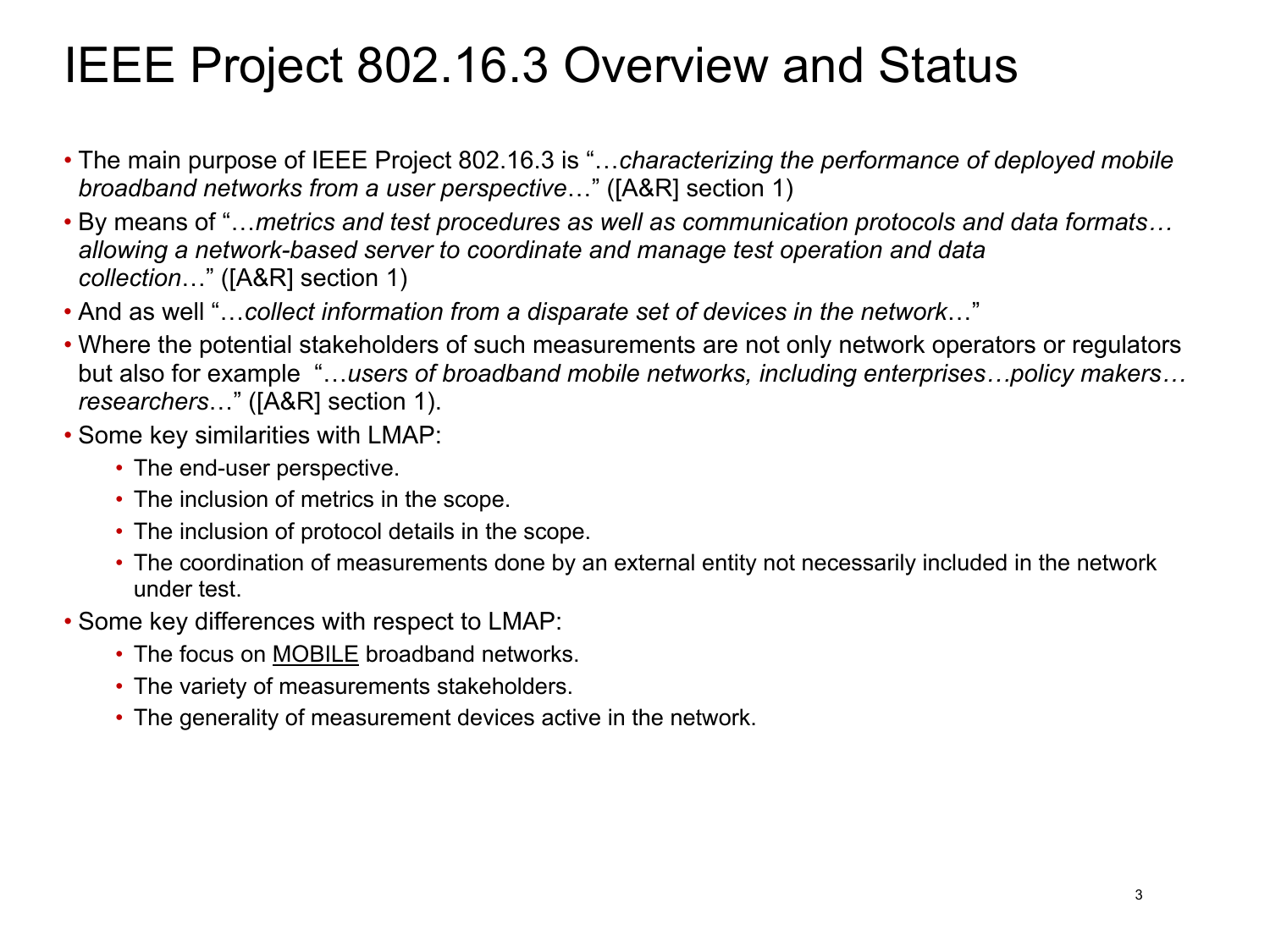#### Use cases in IEEE P802.16.3 architecture

|                                                                                                         | <b>Stakeholder</b>           |                                    |                               |                                                |                   |                               |                       |                                 |                                                       |
|---------------------------------------------------------------------------------------------------------|------------------------------|------------------------------------|-------------------------------|------------------------------------------------|-------------------|-------------------------------|-----------------------|---------------------------------|-------------------------------------------------------|
| <b>Measurement</b><br>application                                                                       | Governmental<br>policy maker | User (individual<br>or enterprise) | <b>Cell tower</b><br>operator | <b>Wireless</b><br>carrier /<br><b>Network</b> | <b>Researcher</b> | <b>Standards</b><br>developer | User device<br>vendor | <b>Application</b><br>developer | <b>Mobile</b><br><b>Application</b><br><b>Service</b> |
| Overall data on Quality of<br>Experience of set of<br>networks available to<br>consumers                | X                            | x                                  | X                             | $\boldsymbol{\mathsf{x}}$                      | X                 |                               | X                     | X                               | x                                                     |
| Quality of Experience of a<br>specific network                                                          |                              | x                                  | X                             | х                                              | x                 |                               | x                     | x                               | x                                                     |
| Identify limitations in<br>deployment of a specific<br>network                                          |                              | x                                  | x                             | х                                              |                   |                               |                       | x                               |                                                       |
| Monitor for changes in<br>operation of a specific<br>network                                            |                              | x                                  |                               | х                                              |                   |                               |                       |                                 |                                                       |
| Diagnose problems in a<br>specific network                                                              |                              |                                    | x                             | x                                              |                   |                               |                       |                                 |                                                       |
| Improve knowledge of<br>system performance                                                              |                              |                                    |                               | х                                              | $\mathsf{x}$      |                               |                       |                                 | X                                                     |
| Lead the market toward<br>more effective networks                                                       | x                            |                                    |                               |                                                |                   |                               |                       |                                 | x                                                     |
| Encourage the redeployment<br>of scarce spectrum using<br>efficient technologies and<br>implementations | x                            |                                    | x                             | X                                              |                   |                               |                       |                                 |                                                       |
| Compare measured<br>performance data to<br>simulated results                                            |                              |                                    |                               |                                                | x                 | X                             |                       |                                 |                                                       |
| Assess theoretical models                                                                               |                              |                                    |                               |                                                | $\mathsf{x}$      | $\mathsf{x}$                  |                       |                                 |                                                       |
| Assess technology elements<br>proposed during standards<br>development                                  |                              |                                    |                               |                                                |                   | x                             |                       |                                 |                                                       |

- The table above (from [A&R] section 4) lists the identified use cases for the measurements.
- This includes a number of possible stakeholders that are not only ISPs and Regulators.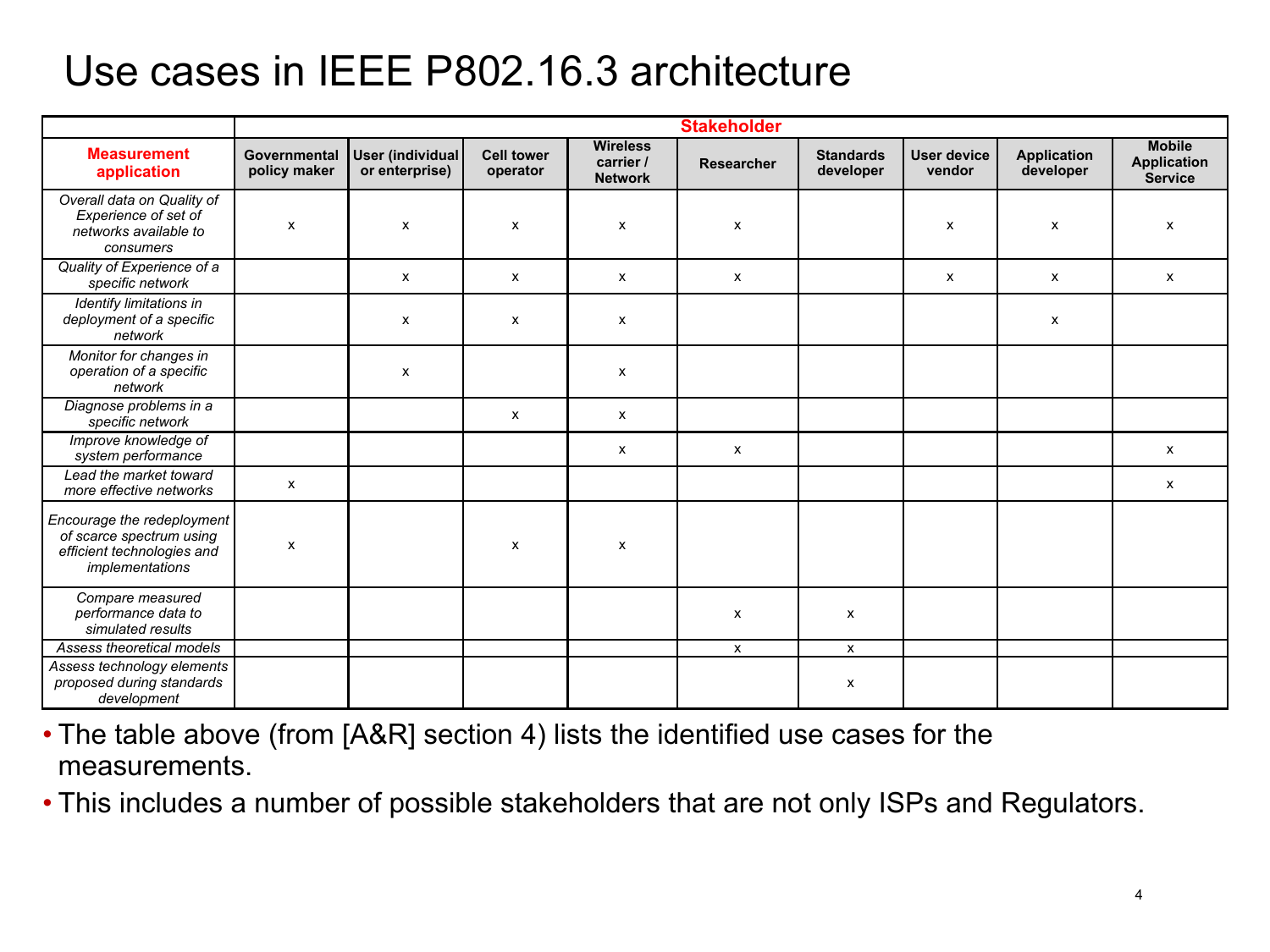# 802.16.3 and LMAP commonalities

- Both the WGs have the focus on measuring the performance of broadband services with the end user perspective.
- The two frameworks have several commonalities, such as the MA (Measurement Agent) concept, that in 802.16.3 is embedded either in the Client or in the Server entities while in LMAP is a separate logical entity.
	- However, the role of the "Measurement peer" in LMAP is not apparent, as it is marked "out of scope", while the P802.16.3 CLIENT entity includes the roles of both the MA and the "Measurement peer".
- CONTROLLER and COLLECTOR are logical entities that have similar roles in both the scenarios.
- The reference to the IETF IPPM workgroup is common in both the WGs to include such metrics, if makes sense.
- The definition of a protocol to communicate among the different entities is present in both the WGs, even if the details are different.
- Both the WGs consider security as one of the major topics.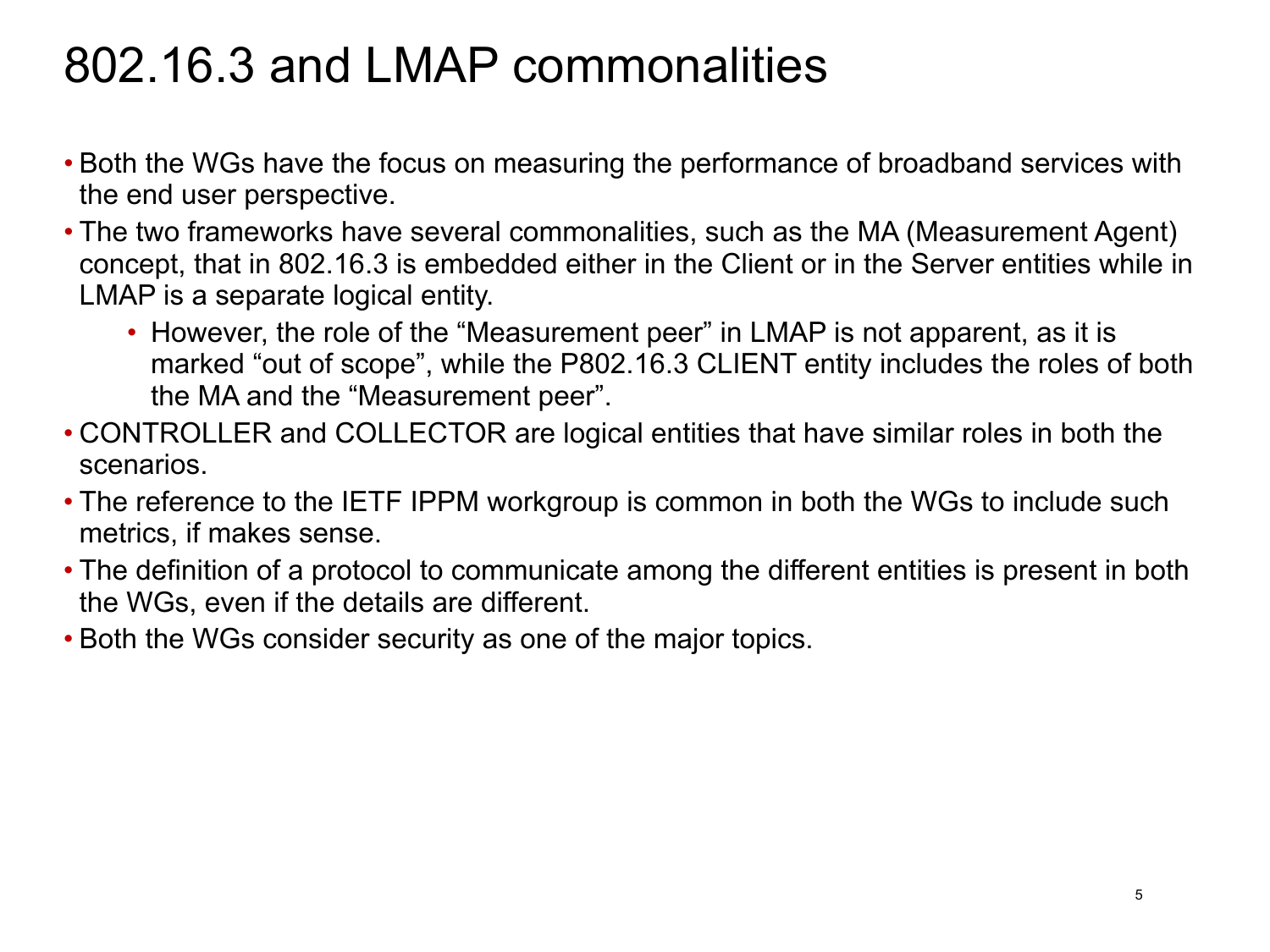## Possible P802.16.3-based enhancements to LMAP

#### • **The MOBILE aspects**. In fact the mobile domain is including some specifics that are potentially very important to capture.

- As an example, see the list present in [A&R] section 5:
	- *"…measurements will typically be related to a specific user device, rather than to a router on a LAN*
	- *a single user device can typically operate with multiple disparate network technologies*
	- *a single user device may connect with multiple operators*
	- *a user device experiences widely varying signal and network conditions*
	- *due to variability, far larger statistical samples may be required to draw generalized conclusions*
	- *significantly more metadata (including, for example, location information) is required to characterize the scenario of a specific sample*
	- *it may be necessary to trigger testing based on a set of environmental circumstances, such as location, rather than relying upon scenarios such as LAN quiescence as a trigger*
	- *active testing may be relatively more constrained due to practical issues, including data plan limits and battery consumption*
	- *underlying software on many mobile devices is relatively closed, and underlying network data is often relatively difficult to access…"*
- **The inclusion of several use cases.** They can imply specific needs in the metrics, in the way to manage the tests but also architecture specific needs.
	- One of the major example is the ENTERPRISE use case, where an organization can adopt a private "server" and a private "Data collector", in order to manage its own tests and store the results.
- **Finally, the protocol definition** and the data model that has been proposed into P802.16.3 can be examined by LMAP to find possible reuse.
	- An example is the encapsulation of basic procedures in some workflows that can be helpful for the measurement process.
	- Another example is the definition of some peers behaviors related to the protocols message exchange.
	- Finally, the modeling of some IPPM metrics into this protocol could be helpful even for LMAP.
	- See the example in the following slides about a possible measurement workflow.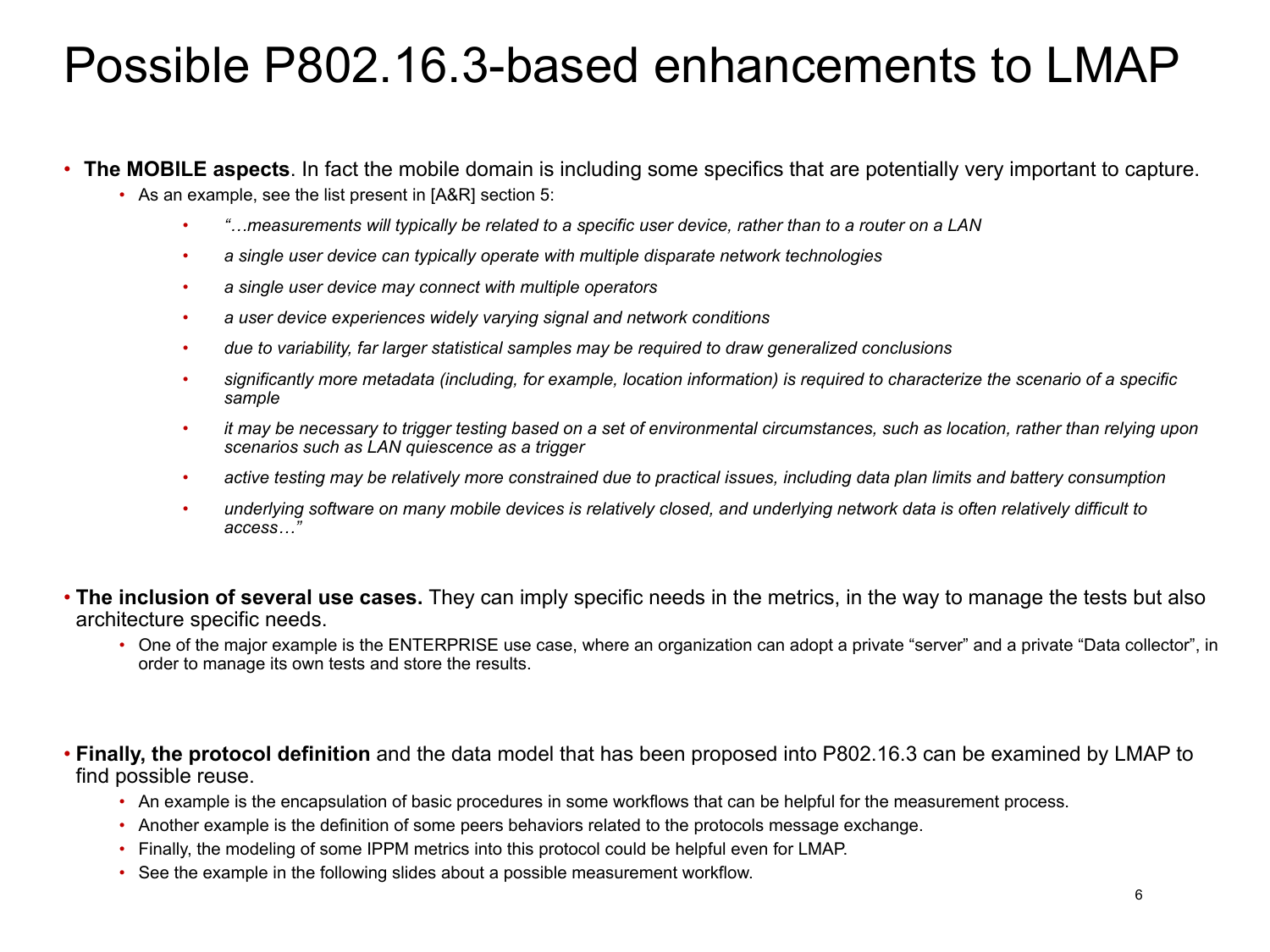#### Example of TWAMP into 802.16.3 framework (1/2)

- The following graph is an example of the 802.16.3 protocol workflow with TWAMP.
- LMAP is also mentioning this TWAMP example, so this scenario can be a good example for possible hints.

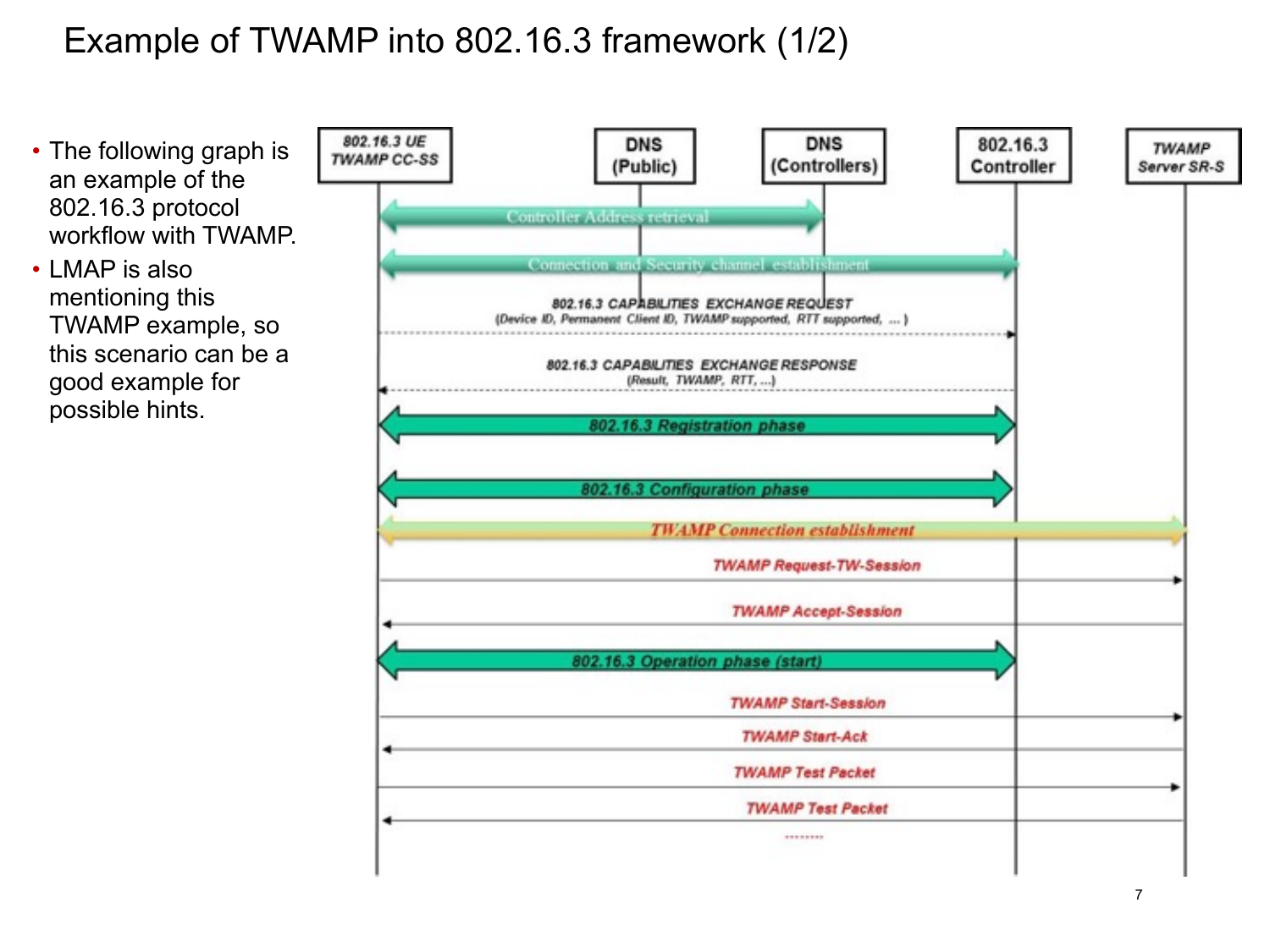#### Example of TWAMP into 802.16.3 framework (2/2)